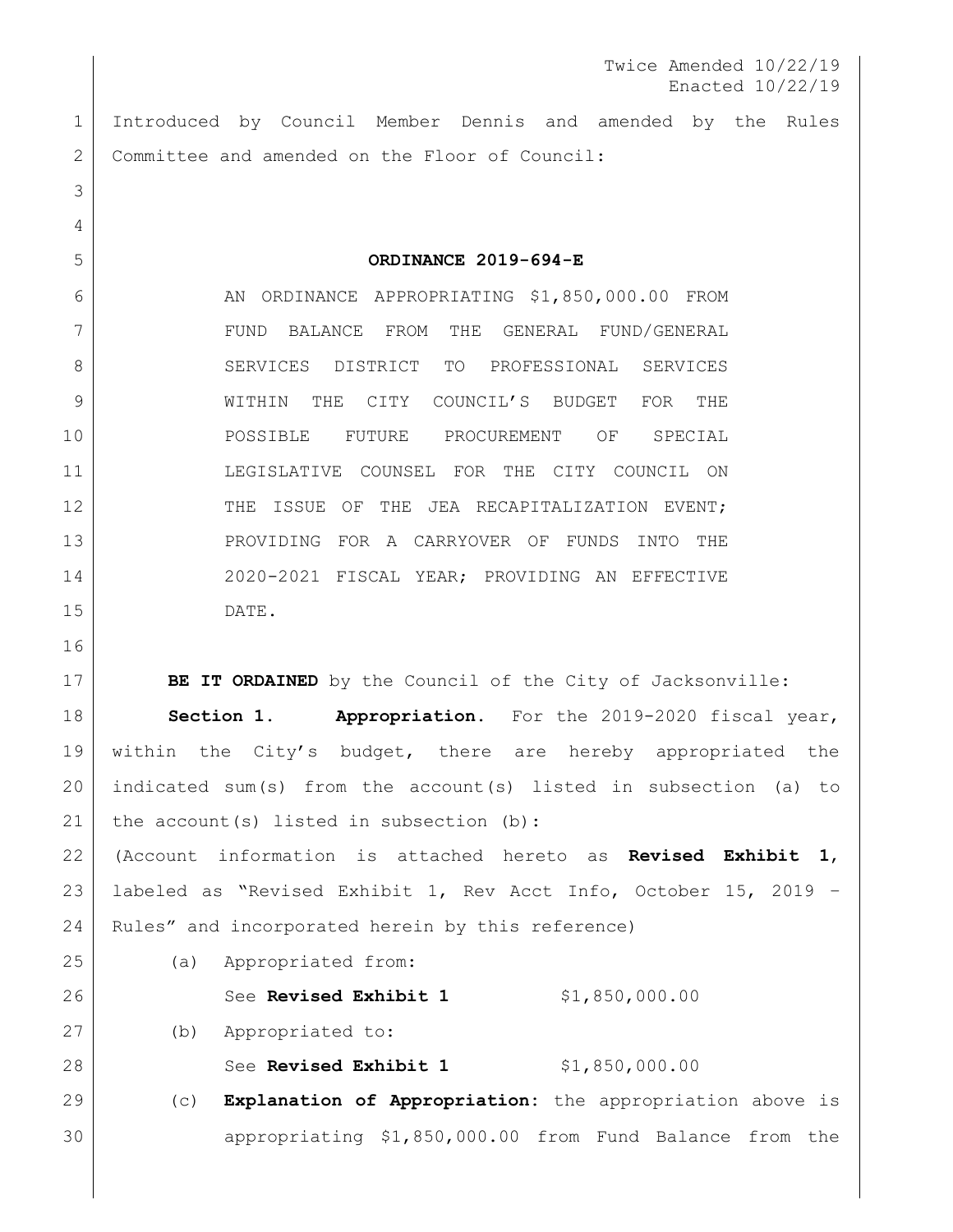## Twice Amended 10/22/19

 General Fund/General Services District to Professional 2 Services within the City Council's Budget for the purpose 3 of possible future procurement of special legislative counsel for the City Council on the issue of the JEA **b** recapitalization event.

 **Section 2**. **Purpose.** The purpose of this appropriation is to provide up to \$1,850,000.00 of funding for the purpose of 8 | possible future procurement of special legislative counsel for the City Council on the issue of the JEA recapitalization event, pursuant to Chapter 14 and Section 108.505, *Ordinance Code.*

 **Section 3**. **Carryover.** The funds appropriated in Section 1 12 of this ordinance shall not lapse but shall carryover into fiscal year 2020-2021.

 **Section 4. Effective Date.** This ordinance shall become effective upon signature by the Mayor or upon becoming effective 16 | without the Mayor's signature.

 $-2 -$ 

Form Approved:

19 /s/ Paige H. Johnston\_

20 Office of General Counsel

Legislation Prepared By: Margaret M. Sidman

GC-#1313474-v1-2019-694-E.docx